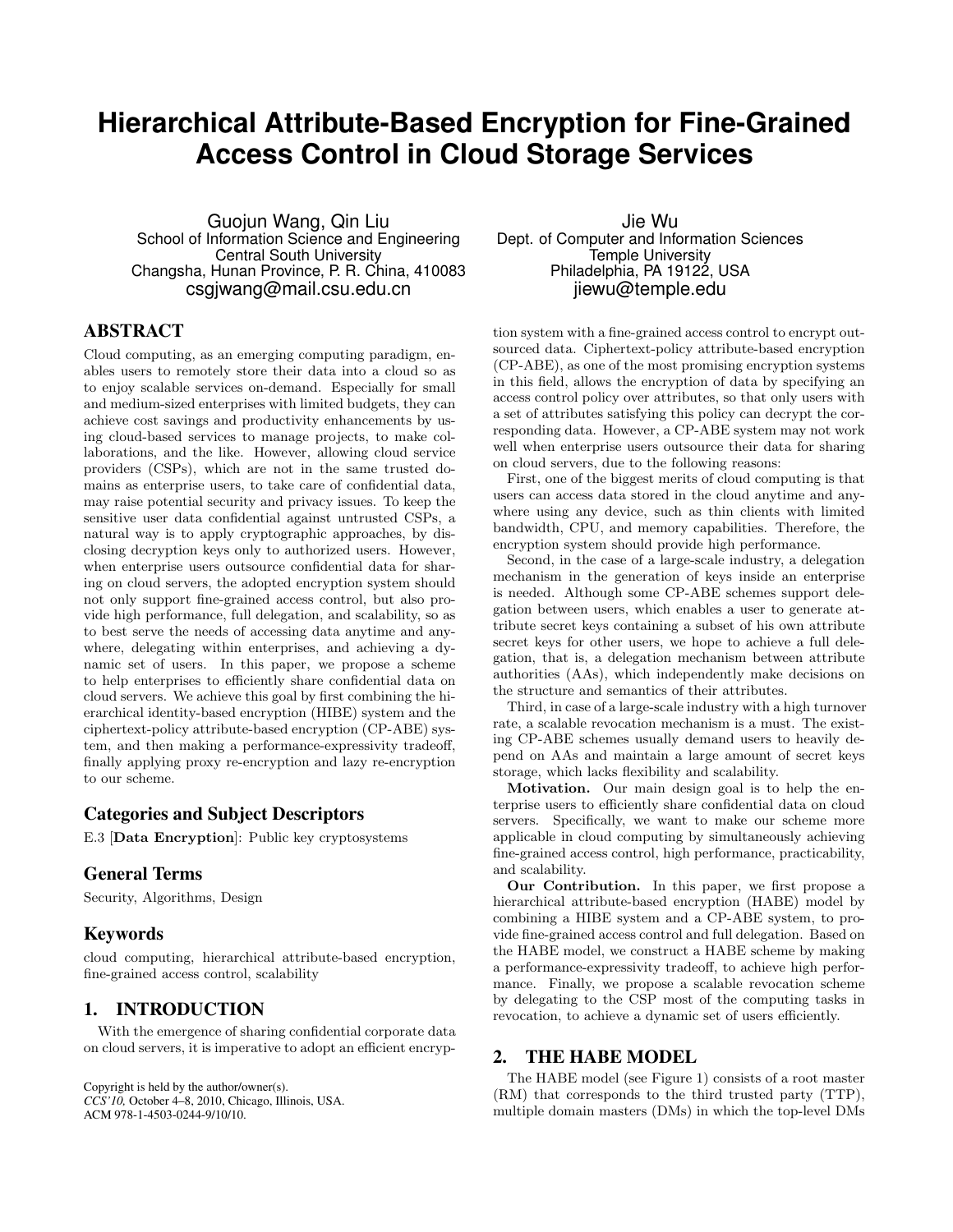correspond to multiple enterprise users, and numerous users that correspond to all personnel in an enterprise.



**Figure 1: A three-level HABE model**

The RM, whose role closely follows the root private key generator (PKG) in a HIBE system, is responsible for the generation and distribution of system parameters and domain keys. The DM, whose role integrates both the properties of the domain PKG in a HIBE system and AA in a CP-ABE system, is responsible for delegating keys to DMs at the next level and distributing keys to users. Specifically, we enable the leftmost DM at the second level to administer all the users in a domain, just as the personnel office administers all personnel in an enterprise, and not to administer any attribute. Notice that other DMs administer an arbitrary number of disjoint attributes, and have full control over the structure and semantics of their attributes.

In the HABE model, we first mark each DM and attribute with a unique identifier (ID), but mark each user with both an ID and a set of descriptive attributes. Then, as Gentry et al [1], we enable an entity's secret key to be extracted from the DM administering itself, and an entity's public key, which denotes its position in the HABE model, to be an IDtuple consisting of the public key of the DM administering itself and its ID, e.g., the public key of  $DM_i$  with  $ID_i$  is in the form of  $(\text{PK}_{i-1}, \text{ID}_i)$ , the public key of user *U* with  $\text{ID}_u$ is in the form of  $(PK_{\diamondsuit}, ID_u)$ , and the public key of attribute *a* with ID<sub>*a*</sub> is in the form of (PK<sub>*i*</sub></sub>,ID<sub>*a*</sub>), where PK<sub>*i*−1</sub>, PK<sub> $\diamond$ </sub>, and PK*<sup>i</sup>* are assumed to be the public keys of the DMs that administer DM*i*, *U*, and *a*, respectively.

## 3. CONSTRUCTION

Based on the proposed HABE model, we construct the HABE scheme using the bilinear map [1]. As Muller et al [2] sacrificing the expressivity of access structure to achieve better performance, we also use disjunctive normal form (DNF) policy. We assume that all attributes in one conjunctive clause are administered by the same DM. The HABE scheme consists of the following five algorithms:

 $Setup(K) \rightarrow (params, MK_0)$ : The RM first picks  $mk_0 \in$  $\mathbb{Z}_q$ , and then chooses groups  $\mathbb{G}_1$  and  $\mathbb{G}_2$  of order q, a bilinear  $\text{map } \hat{e}: \mathbb{G}_1 \times \mathbb{G}_1 \to \mathbb{G}_2$ , two random oracles  $H_1: \{0,1\}^* \to \mathbb{G}_1$ and  $H_2: \mathbb{G}_2 \to \{0,1\}^n$  for some *n*, and a random generator  $P_0 \in \mathbb{G}_1$ . Let  $Q_0 = mk_0 P_0 \in \mathbb{G}_1$ . The system parameters  $params = (q, \mathbb{G}_1, \mathbb{G}_2, \hat{e}, n, P_0, Q_0, H_1, H_2)$  will be publicly available, while  $MK_0 = (mk_0)$  will be kept secret.

 $CreateDM(params, MK_i, PK_{i+1}) \rightarrow (MK_{i+1})$ : To generate the master key for  $DM_{i+1}$  with  $PK_{i+1}$ , the RM or  $DM_i$ first picks a random element  $mk_{i+1} \in \mathbb{Z}_q$ , and then computes  $SK_{i+1} = SK_i + mk_i P_{i+1}$  where  $P_{i+1} = H_1(PK_{i+1}) \in$  $\mathbb{G}_1$ , and  $Q_{i+1} = mk_{i+1}P_0 \in \mathbb{G}_1$ , finally sets  $MK_{i+1} =$  $(mk_{i+1}, \text{SK}_{i+1}, \text{Q-tuple}_{i+1})$  where  $\text{Q-tuple}_{i+1} = (\text{Q-tuple}_{i}, \text{Q-tuple}_{i+1})$  $Q_{i+1}$ , and gives the random oracle  $H_A: \{0, 1\} \to \mathbb{Z}_q$  that is chosen by the RM and shared in a domain. Here, we assume that  $SK_0$  is an identity element of  $\mathbb{G}_1$ , and  $Q$ -tuple<sub>0</sub> =  $(Q_0)$ .

 $CreateUser(params, MK_i, PK_u, PK_a) \rightarrow (SK_{i,u},$  $SK_{i,u,a}$ ) : To generate a secret key for user *U* with  $PK_u$  on attribute *a* with  $PK_a$ ,  $DM_i$  first checks whether *U* is eligible for *a*, and *a* is administered by itself. If so, it first sets  $mk_u = H_A(PK_u) \in \mathbb{Z}_q$ ,  $SK_{i,u} = mk_i mk_u P_0 \in \mathbb{G}_1$ , and  $SK_{i,u,a} = SK_i + mk_i mk_uP_a \in \mathbb{G}_1$ , where  $P_a = H_1(PK_a) \in$ G1, and then gives Q-tuple*i*. Otherwise, it outputs "NULL".

*Encrypt*( $params, \mathbb{A}, \{ \text{PK}_{a_{ij}} | 1 \leq i \leq N, 1 \leq j \leq n_i \}, f) \rightarrow$  $(CT)$ : Given a DNF access control policy  $\mathbb{A} = \bigvee_{i=1}^{N} (CC_i) =$  $\bigvee_{i=1}^{N} \left( \bigwedge_{j=1}^{n_i} a_{ij} \right)$ , where  $N \in \mathbb{Z}^+$  is the number of conjunctive clause in  $\mathbb{A}, n_i \in \mathbb{Z}^+$  is the number of attributes in the *i-th* conjunctive clause  $CC_i$ , and  $a_{ij}$  is the *j*-th attribute in  $CC_i$ . Let  $\text{DM}_{it_i}$  with  $(\text{ID}_{i1}, \ldots, \text{ID}_{it_i})$  be the DM at level  $t_i$ , ad-

ministering all attributes in  $CC_i$ , where  $ID_{ik}$  for  $1 \leq k < t_i$ 

are IDs of DM*it<sup>i</sup>* 's ancestors. The sender:

- 1. For  $1 \le i \le N$ : Computes  $P_{ij} = H_1(\text{ID}_{i1}, \ldots, \text{ID}_{ij}) \in$  $\mathbb{G}_1$  for  $1 \leq j \leq t_i$ , and  $P_{a_{ij}} = H_1(\text{ID}_{i1}, \dots, \text{ID}_{it_i}, \text{ID}_{a_{ij}})$  $∈$  <del> $\mathbb{G}_1$ </del> for  $1 ≤ j ≤ n_i$ .
- 2. Picks a random element  $r \in \mathbb{Z}_q$ , sets  $n_A$  to be the lowest common multiple (LCM) of  $n_1, \ldots, n_N$ , and computes  $U_0 = rP_0$ ,  $U_{12} = rP_{12}$ , ...,  $U_{1t_1} = rP_{1t_1}$ ,  $U_1 =$ *r* ∑*n*1  $\sum_{j=1}^{n} P_{a_{1j}}, \ldots, U_{N2} = rP_{N2}, \ldots, U_{Nt_N} = rP_{Nt_N},$  $U_N = r \sum_{i=1}^{n}$  $\sum_{j=1} P_{a_{Nj}}$ , and  $V = f \oplus H_2(\hat{e}(Q_0, rn_A P_1))$ . The ciphertext is  $CT = (\mathbb{A}, C_f)$ , where  $C_f = [U_0, U_{12}, \ldots,$  $U_{1t_1}, U_1, \ldots, U_{N2}, \ldots, U_{Nt_N}, U_N, V].$

 $Decrypt(params, CT, SK_{it_i,u}, \{SK_{it_i,u}, a_{ij} | 1 \leq j \leq n_i\},$ Q-tuple<sub>*i*( $t_i$ -1)</sub>) → (*f*) : User *U*, whose attributes satisfy

$$
CC_{i}, \text{computes } V \oplus H_{2} \left( \frac{\hat{e}(U_{0}, \frac{n_{\mathbb{A}}}{n_{i}} \sum\limits_{j=1}^{n_{i}} \text{SK}_{it_{i}, u, a_{ij}})}{\hat{e}(\text{SK}_{it_{i}, u}, \frac{n_{\mathbb{A}}}{n_{i}} U_{i}) \prod\limits_{j=2}^{t_{i}} \hat{e}(U_{ij}, n_{\mathbb{A}} Q_{i(j-1)})} \right) \text{ to}
$$

recover *f*. Observe that:

$$
V \oplus H_{2}(\frac{\hat{e}(U_{0}, \frac{n_{k}}{n_{i}} \sum_{j=1}^{n_{i}} SK_{it_{i}, u, a_{ij}})}{\hat{e}(SK_{it_{i}, u}, \frac{n_{k}}{n_{i}} U_{i}) \prod_{j=2}^{t_{i}} \hat{e}(U_{ij}, n_{k} Q_{i(j-1)})}
$$
  
=  $V \oplus H_{2}(\frac{\hat{e}(Q_{0}, n_{k}r P_{1}) \prod_{k=2}^{t_{i}} \hat{e}(Q_{i(k-1)}, n_{k} U_{ik}) \hat{e}(SK_{it_{i}, u}, \frac{n_{k}}{n_{i}} U_{i})}{\hat{e}(SK_{it_{i}, u}, \frac{n_{k}}{n_{i}} U_{i}) \prod_{j=2}^{t_{i}} \hat{e}(U_{ij}, n_{k} Q_{i(j-1)})}$   
=  $V \oplus H_{2}(\hat{e}(Q_{0}, n_{k}r P_{1}))$  as required.

**Remark.** To achieve better performance, we enable user *U* to send the value of Q-tuple<sub>*i*( $t_i$ <sup>*-*</sup>1)</sub> to the CSP before decrypting data, so that the CSP can help to calculate the value of  $\prod_{j=2}^{t_i} \hat{e}(U_{ij}, n_{\mathbb{A}}Q_{i(j-1)}))$ . Given this value,  $\mathcal U$  executes the bilinear map operations for two times to recover the file.